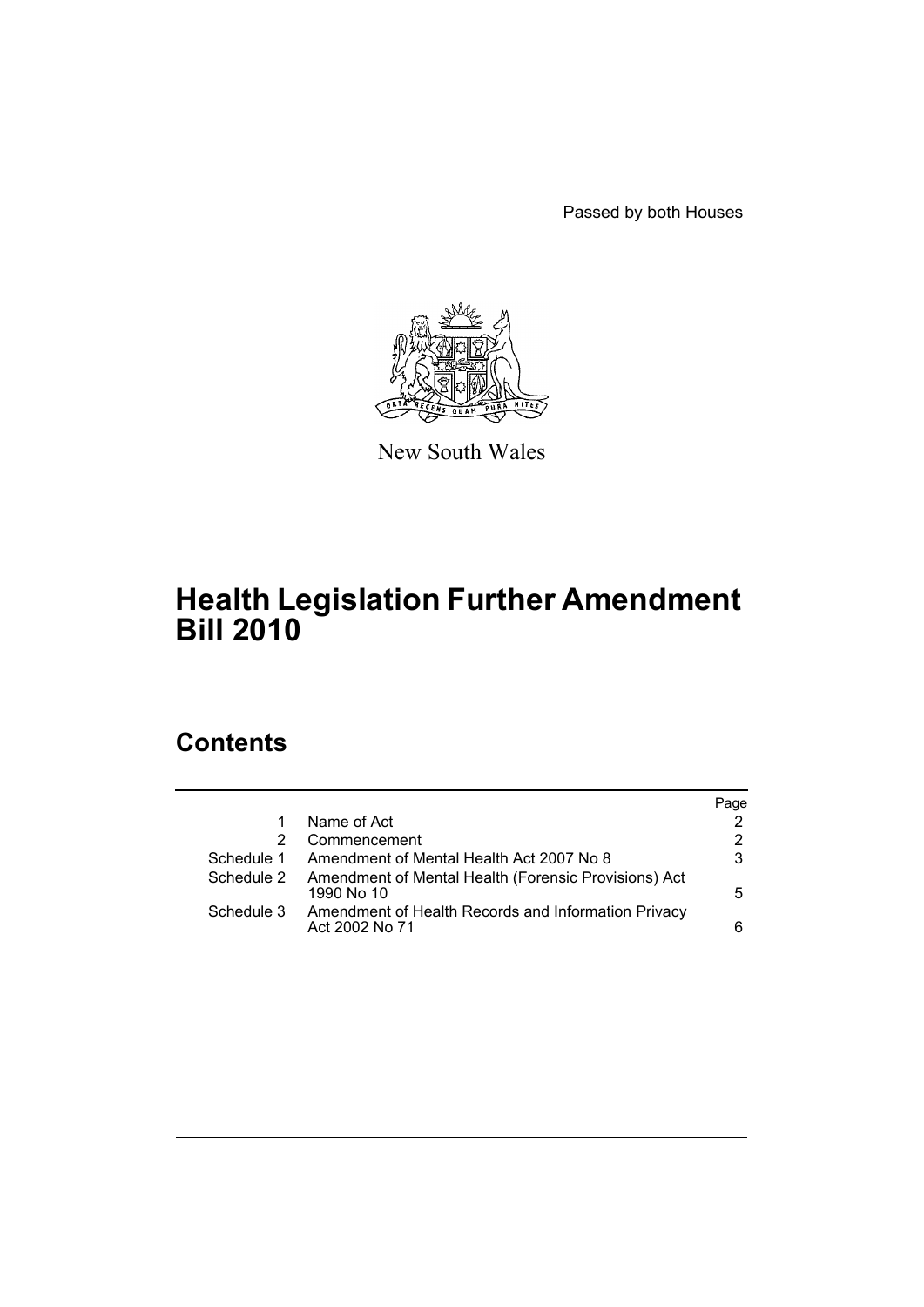*I certify that this public bill, which originated in the Legislative Assembly, has finally passed the Legislative Council and the Legislative Assembly of New South Wales.*

> *Clerk of the Legislative Assembly. Legislative Assembly, Sydney,* , 2010



New South Wales

# **Health Legislation Further Amendment Bill 2010**

Act No , 2010

An Act to make miscellaneous amendments to various Acts that relate to health and associated matters.

*I have examined this bill and find it to correspond in all respects with the bill as finally passed by both Houses.*

*Assistant Speaker of the Legislative Assembly.*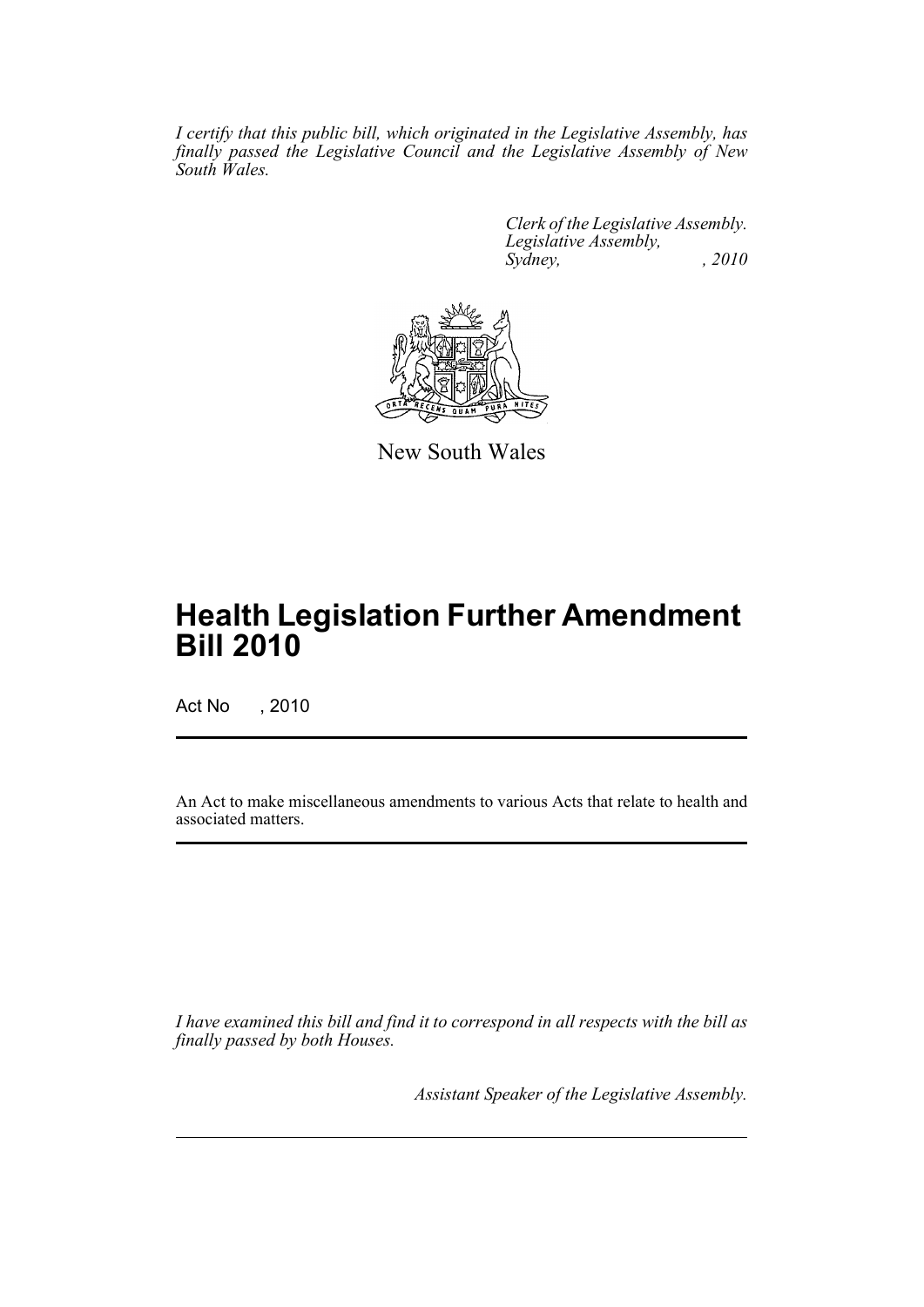## <span id="page-2-0"></span>**The Legislature of New South Wales enacts:**

### **1 Name of Act**

This Act is the *Health Legislation Further Amendment Act 2010*.

### <span id="page-2-1"></span>**2 Commencement**

This Act commences on the date of assent to this Act.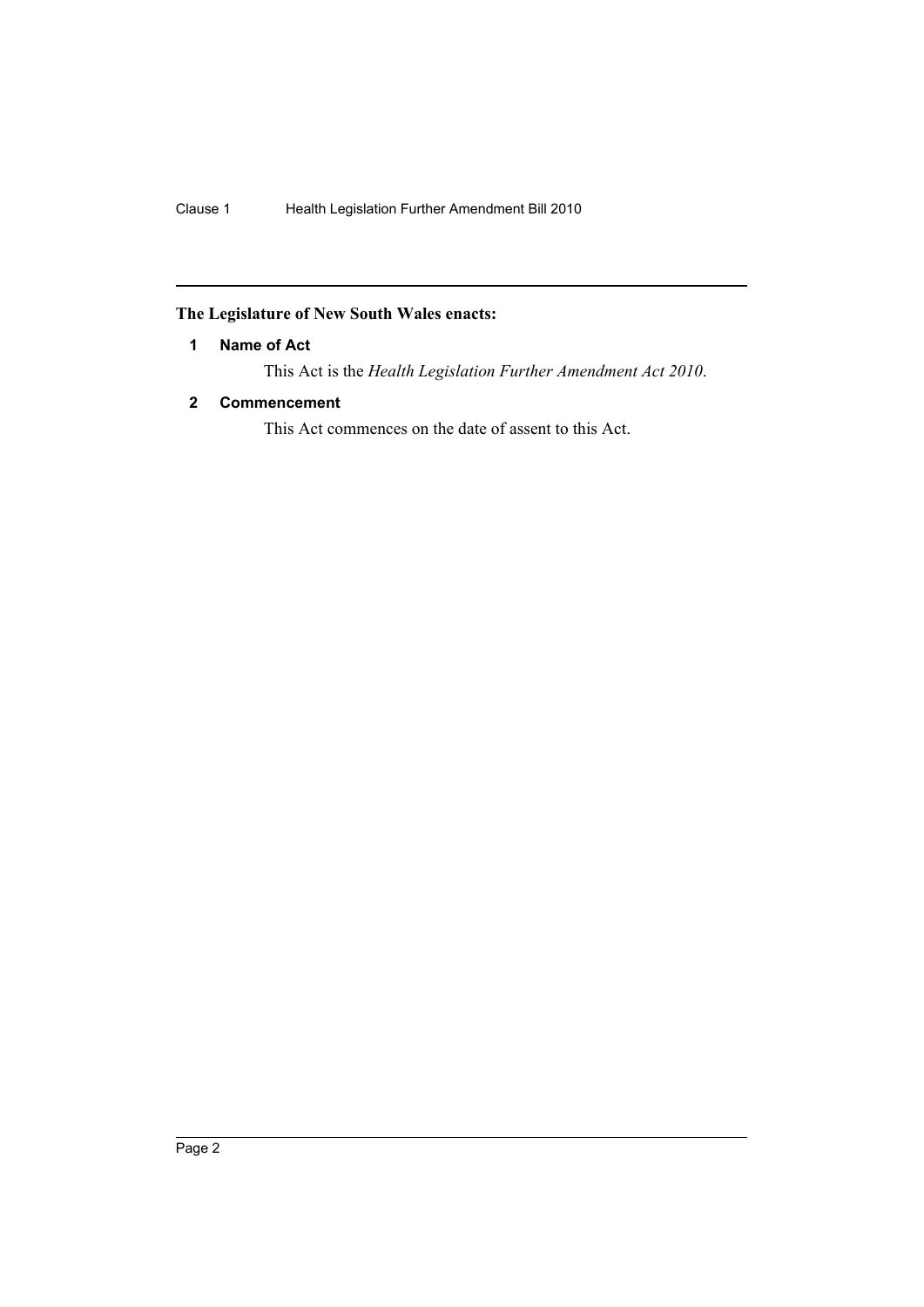Amendment of Mental Health Act 2007 No 8 Schedule 1

## <span id="page-3-0"></span>**Schedule 1 Amendment of Mental Health Act 2007 No 8**

#### **[1] Section 37 Reviews of involuntary patients by Tribunal**

Omit section 37 (2). Insert instead:

- (1A) The Tribunal may review the case of an involuntary patient at such other times as it sees fit.
	- (2) An authorised medical officer must cause an involuntary patient to be brought before the Tribunal:
		- (a) as soon as practicable before the end of the initial period of detention, if it appears to the officer that the person should continue to be detained, and
		- (b) at such other times as may be required by the Tribunal for the purposes of any review under this section.

#### **[2] Section 40 Re-classification of involuntary patients as voluntary patients**

Omit section 40 (1). Insert instead:

- (1) An involuntary patient may be classified as a voluntary patient of the mental health facility in which the patient is detained:
	- (a) by an authorised medical officer at any time, or
	- (b) by the Tribunal when conducting a review of the patient.

#### **[3] Section 40 (2) (a)**

Insert "or Tribunal" after "authorised medical officer".

#### **[4] Section 53 Determination of applications for community treatment orders**

Insert "a forensic patient or" after "12 months been" in section 53 (3A).

#### **[5] Section 58 Breach of community treatment order**

Insert after section 58 (4):

- (5) For the purposes of subsection (3), the director causes a person to be given a breach notice if the director ensures that:
	- (a) the notice is handed directly to the person, or
	- (b) if it is not reasonably practicable to hand the notice directly to the person, the notice is posted to the last known address of the person.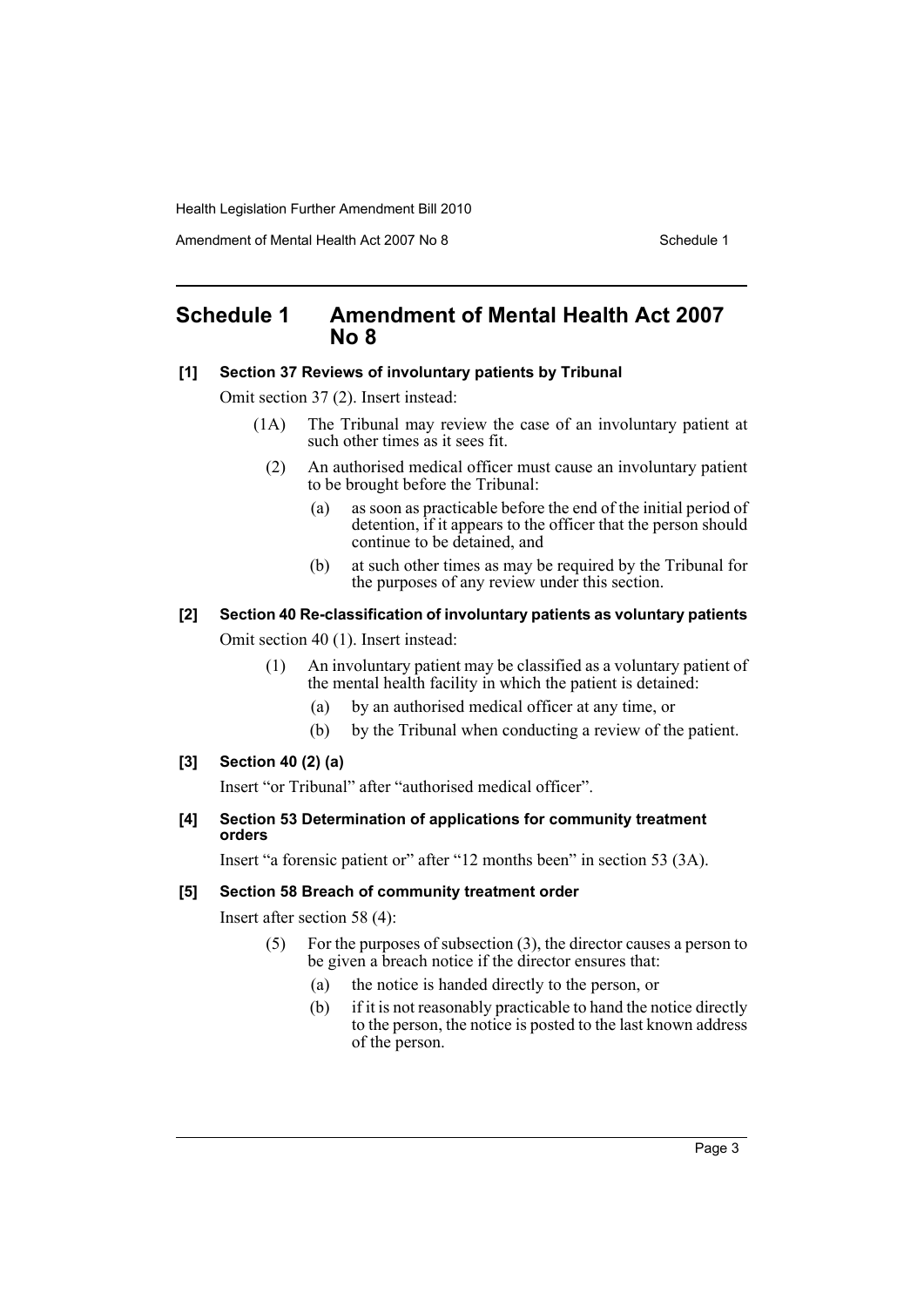Schedule 1 Amendment of Mental Health Act 2007 No 8

#### **[6] Section 96 Purpose and findings of ECT inquiries**

Omit "necessary and desirable" from section 96 (3) (b) (ii). Insert instead "necessary or desirable".

# **[7] Section 150 Composition of Tribunal** Omit section 150 (3) (b). Insert instead:

(b) a member referred to in section 141 (2) (c).

## **[8] Schedule 6 Savings, transitional and other provisions**

Insert at the end of clause 1 (1):

*Health Legislation Further Amendment Act 2010*

**[9] Schedule 6**

Insert after Part 4:

# **Part 5 Provisions consequent on enactment of Health Legislation Further Amendment Act 2010**

**22 Service of notices**

Section 58 as amended by the *Health Legislation Further Amendment Act 2010* extends to a refusal or failure to comply with a community treatment order that occurred before the commencement of that amendment.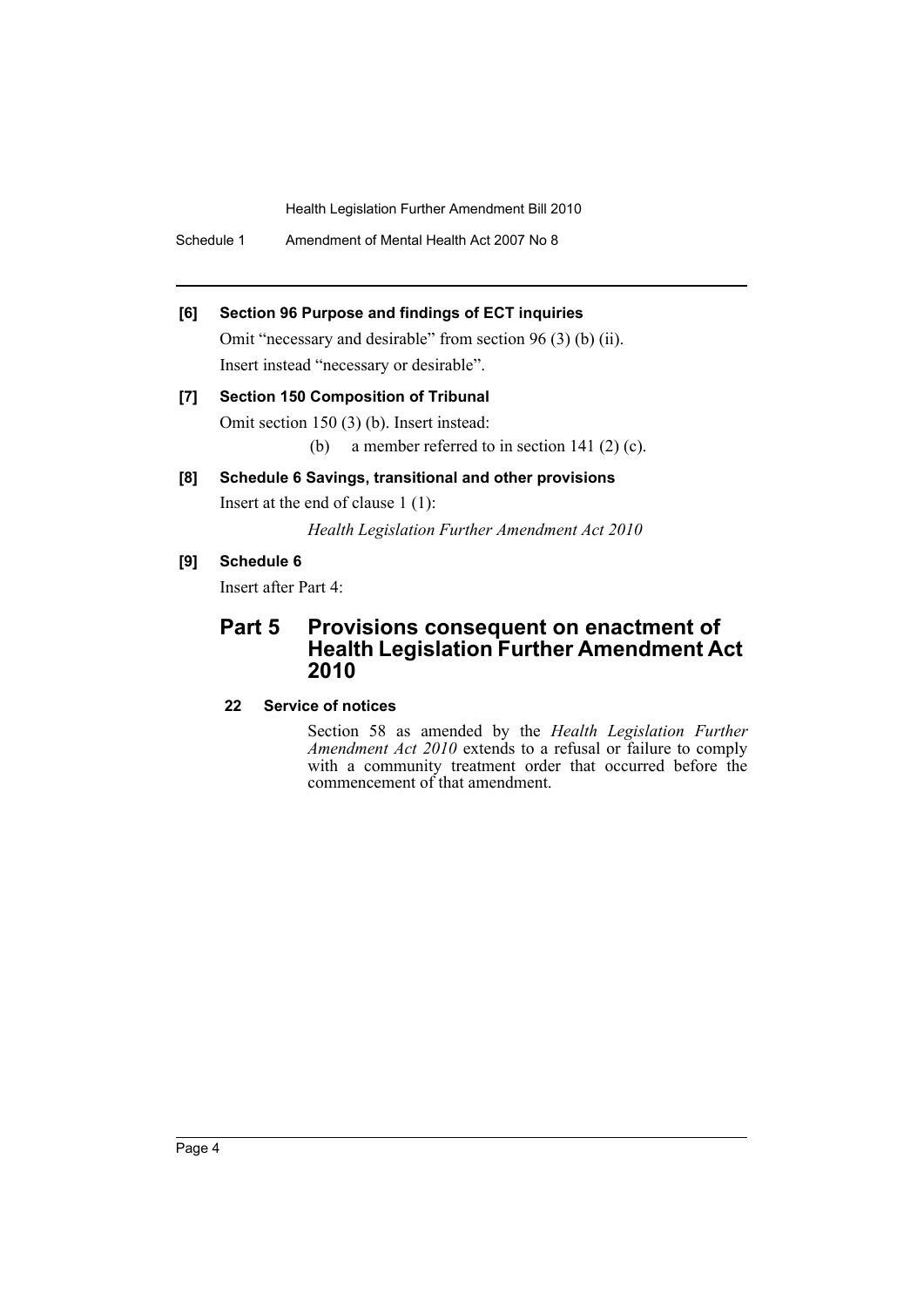Amendment of Mental Health (Forensic Provisions) Act 1990 No 10 Schedule 2

# <span id="page-5-0"></span>**Schedule 2 Amendment of Mental Health (Forensic Provisions) Act 1990 No 10**

**[1] Section 67 Community treatment orders**

Omit section 67 (1) (a). Insert instead:

(a) a forensic patient, or

### **[2] Schedule 1 Savings and transitional provisions**

Insert at the end of clause 1A (1):

*Health Legislation Further Amendment Act 2010*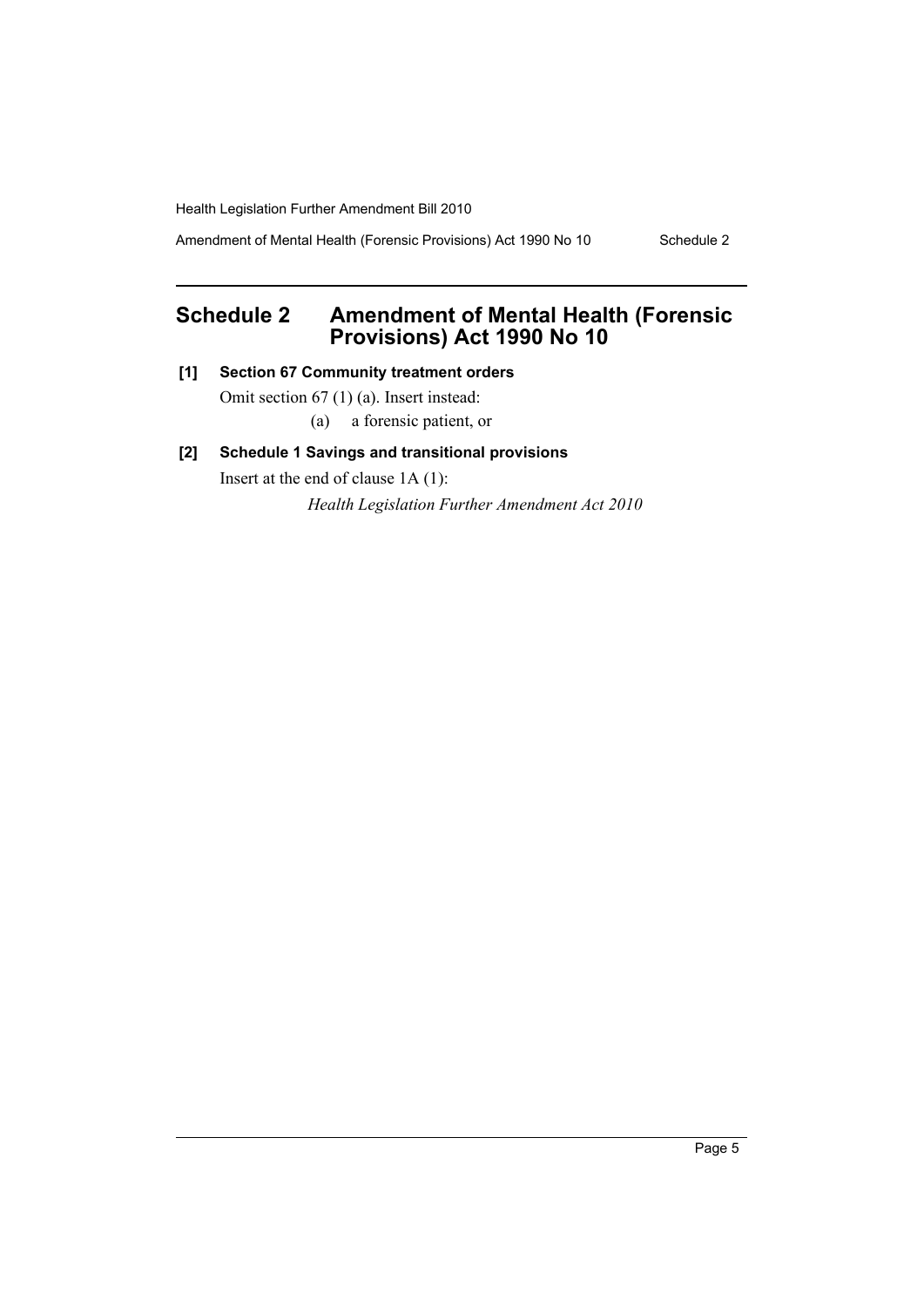Schedule 3 Amendment of Health Records and Information Privacy Act 2002 No 71

# <span id="page-6-0"></span>**Schedule 3 Amendment of Health Records and Information Privacy Act 2002 No 71**

### **[1] Section 4 Definitions**

Insert in alphabetical order in section 4 (1):

*healthcare identifier* has the same meaning as it has in the *Healthcare Identifiers Act 2010* of the Commonwealth.

### **[2] Section 6 Definition of "health information"**

Insert at the end of section 6 (d):

or

(e) healthcare identifiers,

### **[3] Section 75A**

Insert after section 75:

#### **75A Regulations with respect to healthcare identifiers**

- (1) Without limiting section 75, regulations may be made for or with respect to healthcare identifiers.
- (2) In particular, the regulations may specify the circumstances in which a person may or may not use or disclose a healthcare identifier.
- (3) A person who uses or discloses a healthcare identifier in contravention of a regulation made under subsection (2) is guilty of an offence.

Maximum penalty:

- (a) 600 penalty units in the case of a body corporate, or
- (b) 120 penalty units or imprisonment for 2 years, or both, in any other case.